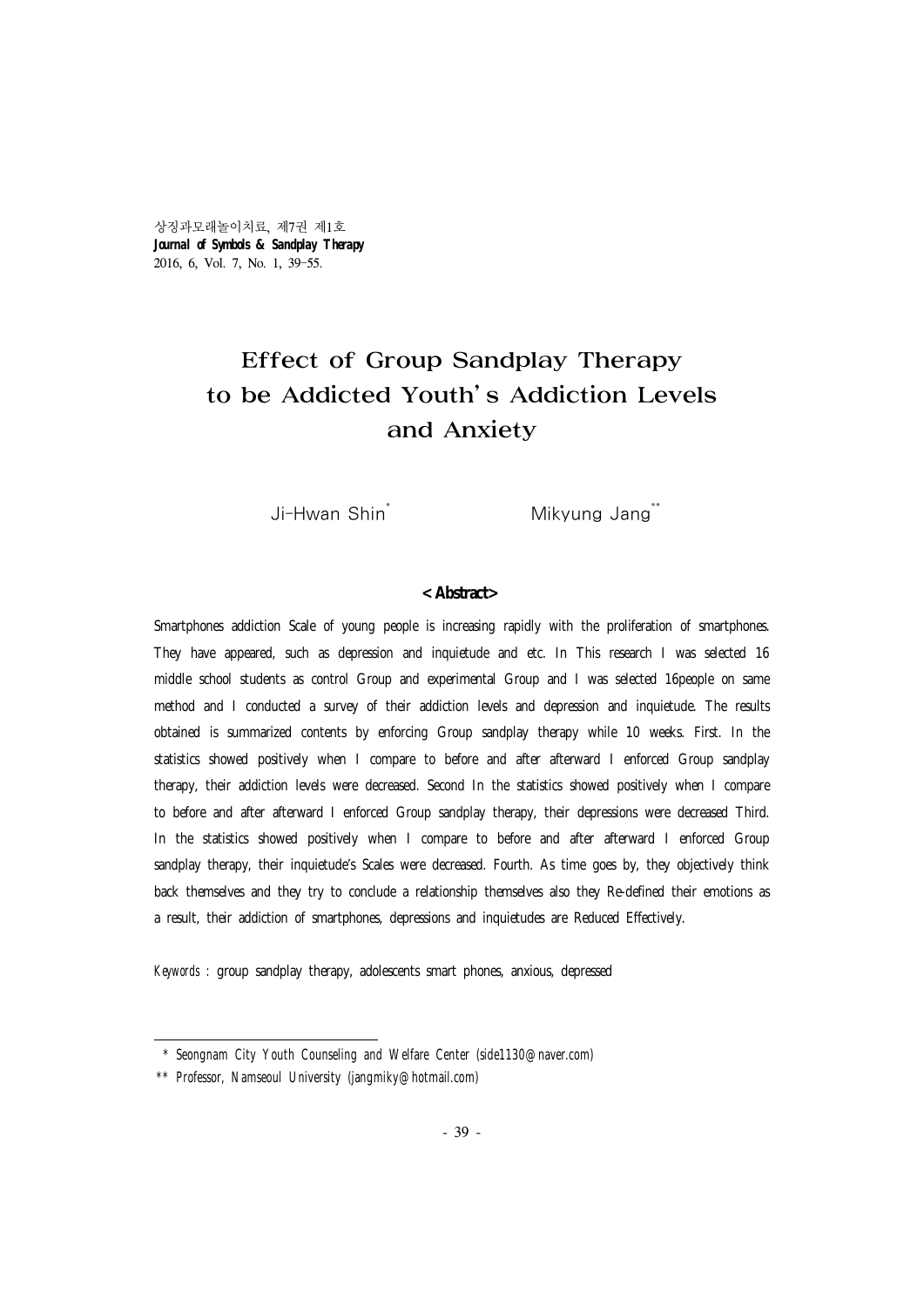## **I. Introduction**

Since the introduction of smartphone devices in full swing in late 2009, the number of smartphone subscribers has surged in South Korea. Easy accessibility, portability and convenience of smartphones quickly attracted many users. Some studies have even suggested that an active use of smartphones positively influences the user's quality of life (Han etc., 2013).

At the beginning of their invention smartphones were used primarily by early adapters and in business circles, but they have now proliferated into our daily lives (Kwon, etc., 2010). Smartphones allow users to do almost everything they wish to, regardless of time and space. And they even go beyond making the users' lives more convenient and effective; smartphones give their users a sense of psychological stability. However, rapid smartphone penetration rate has also engendered many negative changes in our lives, primarily addiction. One of the major differences between smartphones and other electronic devices—like televisions and desktop computers—is that smartphone is portable, which renders the users highly vulnerable to addiction. While all users are exposed to the risk of addiction, it has recently become a serious problem especially among adolescents (Oh, 2015). Whereas there was a separate problem of internet addiction and cellphone addiction in the past, smartphone addiction is a combination of the two. An interesting fact to note is that smartphone users utilize the device not always out of necessity but habitually, almost unconsciously (Koo, 2014).

In 2013 when the number of smartphone subscribers reached 300 million, the Korea Communications Commission and the Korea Internet and Security Agency jointly conducted a research and consequently published "2013 Survey on Internet Addiction." According to the survey, the penetration rate of smart devices  $-i.e.,$  smartphones and smartpads  $-i$ s increasing every year: the rate was 31.3% in 2011 but surged to 71.06% in 2013 (Jang and Cho, 2014). The average hours of smartphone use, encompassing calls and texts, per day was 4.1 hours; the figure was 5.4 for those who were at a risk of an addiction. Survey participants responded that they use smartphones primarily to send mobile messages (40.6%), obtain the latest news (17.6%), play online games (8.3%), and conduct searches for study or work purposes.

Another survey on smartphone addiction indicated teenagers spend an average of 5.6

- 40 -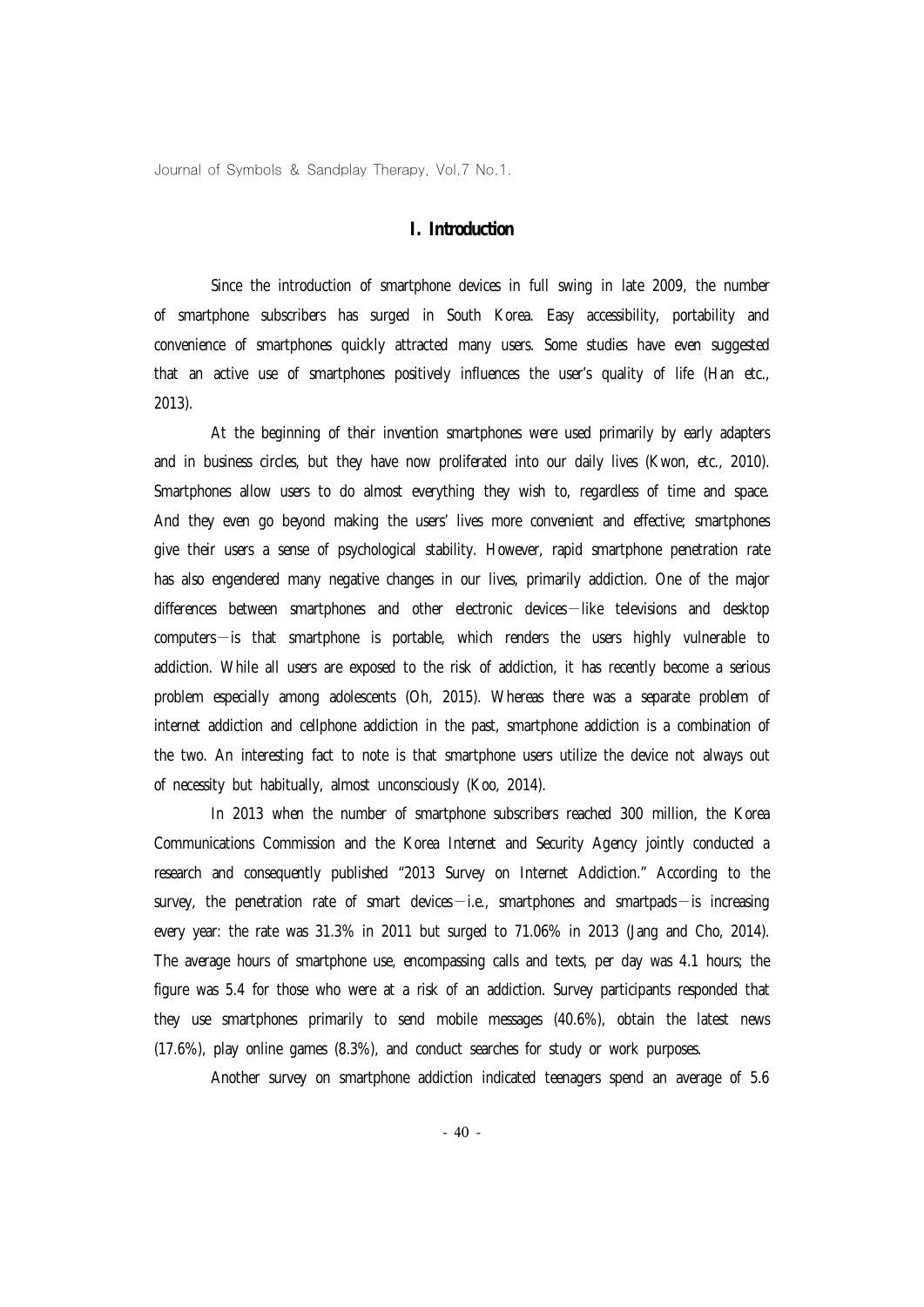hours per day on smartphone use, much higher than the figure for adults which was 3.8 hours (National Information Society Agency, 2014). Furthermore, 25.5% of adolescent users were found to be addicted. This number is 2.9 times higher than that of adult addicts, which is 8.9%. A notable fact was that adolescents overuse smartphones mostly for communication or stress-relief purposes, rather than searching for information.

Proliferation of smartphones ushered in many positive changes. But at the same time addiction is fast on the rise, especially among adolescents. Smartphone addiction has caused adolescents to suffer from academic, psychological, physical and mental problems as well as to experience conflict with family members and peers.

Developmentally, adolescence is a stage of transitioning from childhood to adulthood. Tensions and conflicts are experienced during adolescence as one experiences a clash between oneself and the environment, social expectations and rules. Adolescents who fail to meet those expectations experience negative emotions and attempt to alleviate these emotions by playing games or listening to music with their smartphones, which make them vulnerable to addiction (Kim, etc., 2012; Shin, 2013).

Existing studies have revealed that there is a negative relationship between addiction and mental health: the higher the addiction score, the lower the mental health (Kwon and Lee, 2002). Adolescents suffering from addiction are known to show symptoms of obsessivecompulsive disorder, somatization, hostility, depression, psychoticism, interpersonal sensitivity, paranoid ideation, fear and anxiety (Yoo, 2009). Similarly, smartphone-addicted adolescents are met with academic, psychological, physical and mental problems as well as conflicts with their family and peers. The progression from casual employment to addiction occurs faster in adolescents than those of other age groups, given the nature of adolescents (Shin, 2013). As negative effects stemming from smartphone addiction can persist for a prolonged period of time, intervention is keenly required. Shin Young-mi (2012) reported that among all smartphone users, teenagers are especially vulnerable to overuse, which results in symptoms such as tolerance, paranoid ideation, obsession, daily inconvenience and maladjustment. In other words, younger users are more susceptible to addiction than older users. Although there exist many studies on adolescents' smartphone addiction, they mainly concentrated on the correlation

- 41 -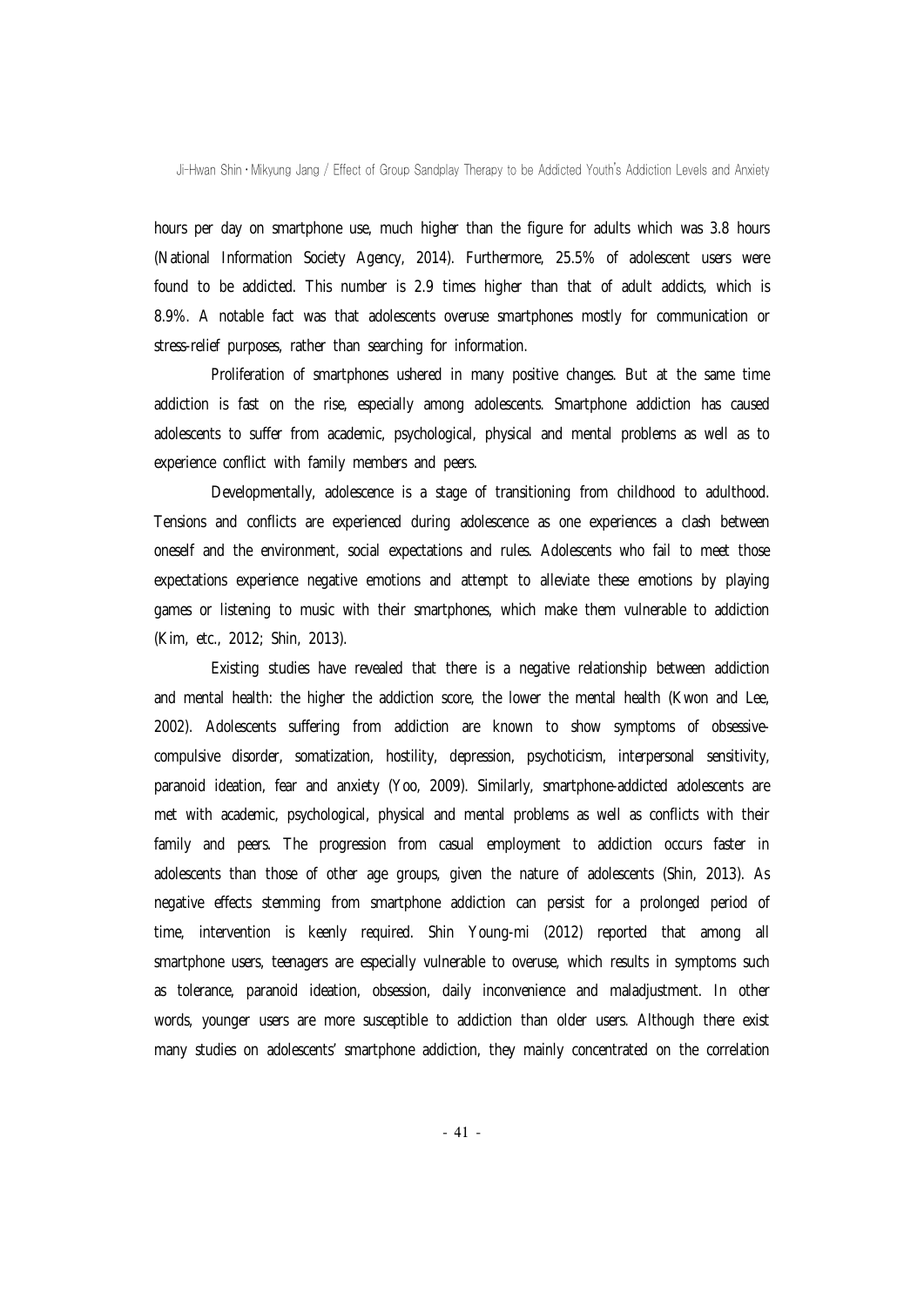between smartphone use and the users' mental health. There is still a dearth of studies that offer feasible solutions to resolve the issue.

A range of researchers have attempted to make diverse approaches on this issue as smartphone addiction has become an ever more serious issue, but there is still an insufficient number of studies dealing exclusively with adolescent addiction. What is more, only 0.2 percent of those addicted actually have received counseling. More work is needed in this area.

Smartphone addiction does not rest solely on an individual's psychological factors; it is influenced largely by social and environmental factors as well. More attention should be paid to this phenomenon, and therapeutic approaches and prevention programs applicable in real life are seriously in need (Park, 2013).

Sandplay therapy empowers smartphone-addicted adolescents to express their inner selves and experience healing. In other words, by expressing their inner conflict through sandplay therapy in a free and natural manner, adolescents are able to gain an insight about themselves and cure, to some extent, their addiction.

Numbers of previous studies have proven that group sandplay therapy is a highly effective treatment means adolescents, especially in treating depression and anxiety. Therefore this study sought to verify the effectiveness of sandplay therapy by giving group sandplay therapy to adolescents experiencing smartphone addiction, depression and anxiety. The result of this study would be conducive to future studies, being utilized in the process of drawing up various intervention and prevention programs beneficial to the mental health of smartphoneaddicted adolescents.

# Ⅱ**. Method**

#### 1. Participants

A survey on smartphone addiction, depression and anxiety was conducted among 78 students in grades one, two and three at a middle school in Ansan city, Gyeonggi province. Among them 16 were chosen for the experimental group and another 16 for the control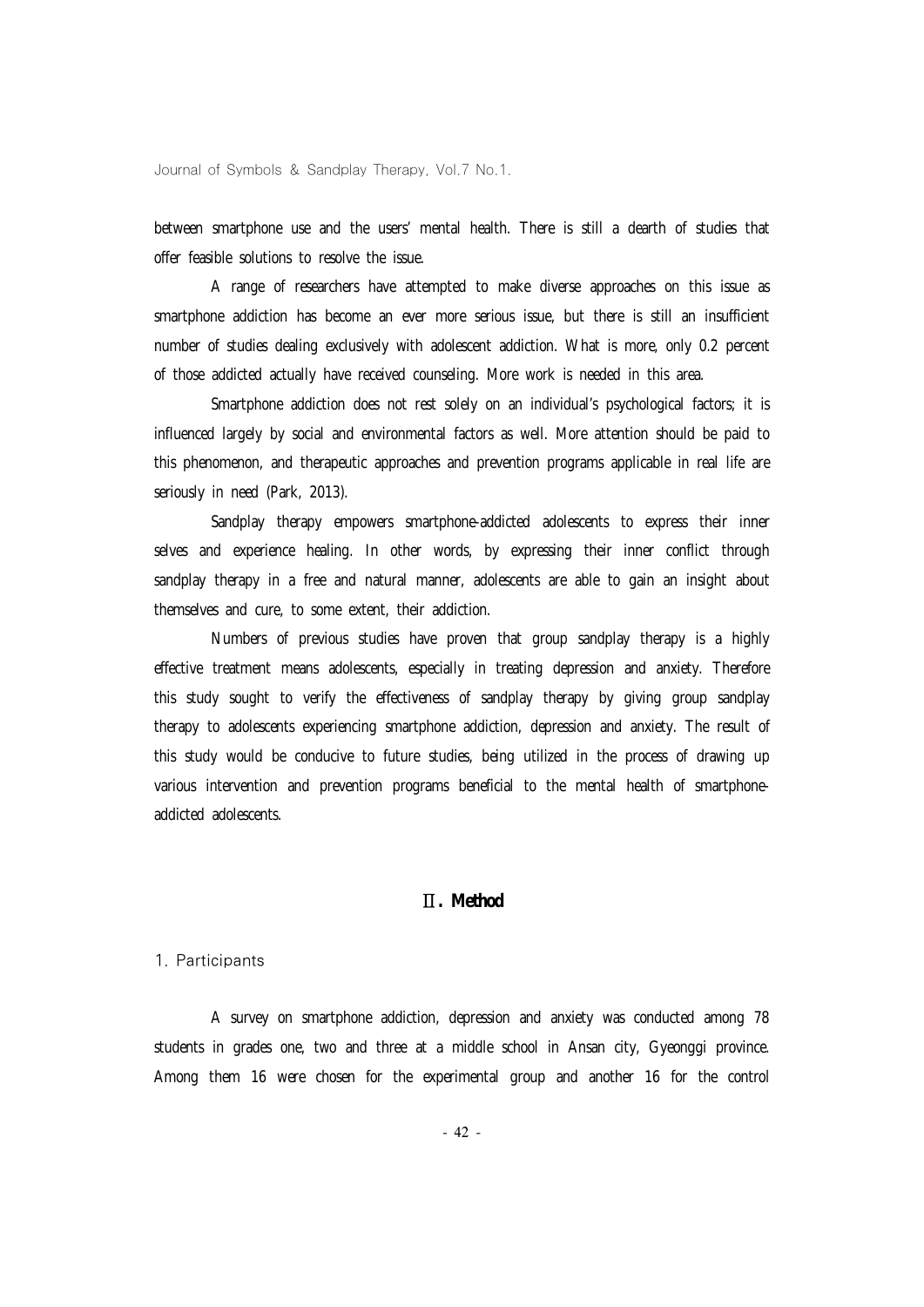group. Only those in the experimental group received group sandplay therapy. Therapy was provided over a period of 10 weeks, once a week with 90 minutes per session in a group of four. No interventions were made with regard to the control group. A homogeneity test was done to all 32 students in both groups, the result of which is shown in Table 1:

|        |           | Experimental group | Control group |      |
|--------|-----------|--------------------|---------------|------|
|        | Category  | $(N = 16)$         | $(N = 16)$    |      |
|        |           | $N(\%)$            | $N(\%)$       |      |
|        | $14 - 15$ | 12(75.0)           | 10(62.5)      | .58  |
| Age    | $15 - 16$ | 4(25.0)            | 6(37.5)       |      |
| Gender | Male      | 7(43.8)            | 10(62.5)      |      |
|        | Female    | 9(56.2)            | 6(37.5)       | 1.12 |

Table 1. A comparison among the participants

According to Table 1, the age category showed no significant difference. Homogeneity test on the gender also yielded no significant difference.

#### 2. Tools

## **1) Smartphone addiction (S-scale)**

The Youth Smartphone Addiction Self-report Scale (S-scale) developed by the Korea Internet Addiction Center of National Information Society Agency in 2011 was utilized to measure the participants' level of smartphone addiction. The S-scale consists of 15 items divided into four subscales: daily-life disturbance (5 items), cyberspace-oriented relationship (2 items), withdrawal (4 items) and tolerance (4 items).

"Daily-life disturbance" refers to the state in which the prolonged usage of smartphone causes disturbances in adolescents' daily lives, at home or in school. "Cyberspace-oriented relationship" includes questions about the feeling that one's relationships with his/her friends obtained through a smartphone are more intimate than the relationships with real-life friends. "Withdrawal" refers to the symptom in which excessive use of smartphones prompts anxiety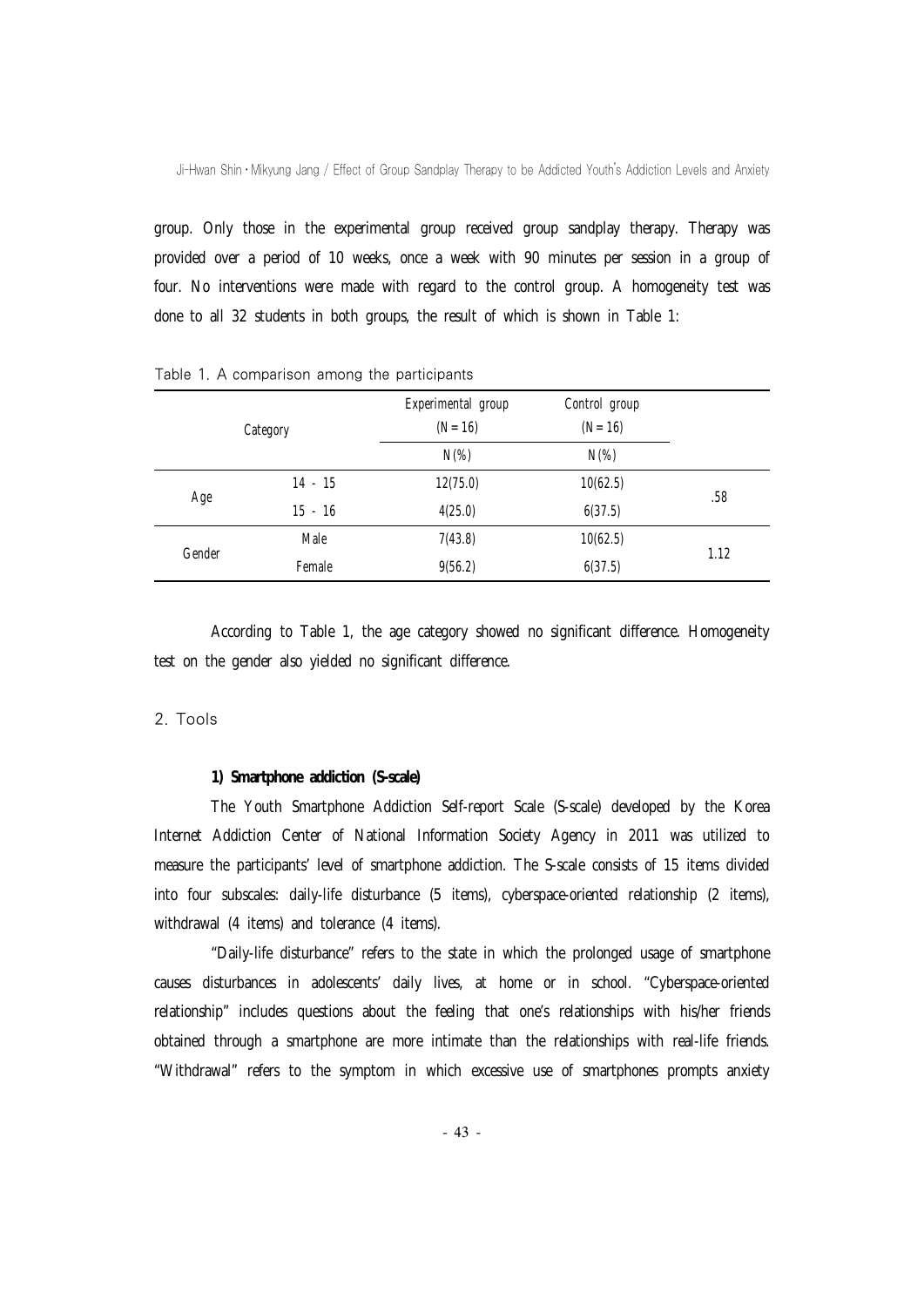and restlessness in adolescents when they are without their smartphones. "Tolerance" indicates adolescents' requiring a greater need to use smartphones (National Information Society Agency, 2012).

The items were scored with a four-point Likert scale  $(1 = Not at all, 4 = Always).$ Scoring for questions 8, 10 and 13 is exactly the same except that it is reversed. The reliability test of the scale yielded a Cronbach's alpha of .88. Cronbach's alpha for each subscale is as follows: .79 for daily-life disturbance, .51 for cyberspace-oriented relationship, .82 for withdrawal and .74 for tolerance.

#### **2) Depression**

The tool employed in this study to measure the level of depression is the Center for Epidemiological Studies-Depression Scale (CES-D) (Roth & Locke, 1973). CES-D was developed in 1971 by the U.S. National Institute of Mental Health as a screening instrument for depression in U.S. communities. It is a 20-item self-report measure that asks participants to rate how often over the past week they experienced symptoms associated with depression. Response options range from 0 to 3 for each item  $(0 = Not at all or less than one day, 1 = 1)$ 1-2 days,  $2 = 3-4$  days,  $3 = 5-7$  days). Scores range from 0 to 60, with higher scores indicating greater depressive symptoms. The items are included in the four subscales: depressed affect, positive affect, somatic and interpersonal. Scoring for questions in the positive affect  $$ questions 4, 8, 12 and  $16$  - is exactly the same except that it is reversed.

The firstKorean version of the CES-D was created by Jeon Gyeom-gyu and Lee Min-gyu (1992). The scale's reliability and internal consistency at the time of development were reported to be Cronbach's alpha = .80 and Cronbach's alpha = .91, respectively. As of today, there exist three Korean versions of the scale. Most recently, Choi Sang-jin and Yang Byeong-chang (2001) created the newest Korean version of the CES-D—a combination of the previous three—which was the version selected for this study.

#### **3) Anxiety**

Beck Anxiety Inventory (BAI) (Beck, Epstein, Brown & Steer, 1988) was utilized to measure the level of anxiety. To be more precise, the scale implemented in this study was a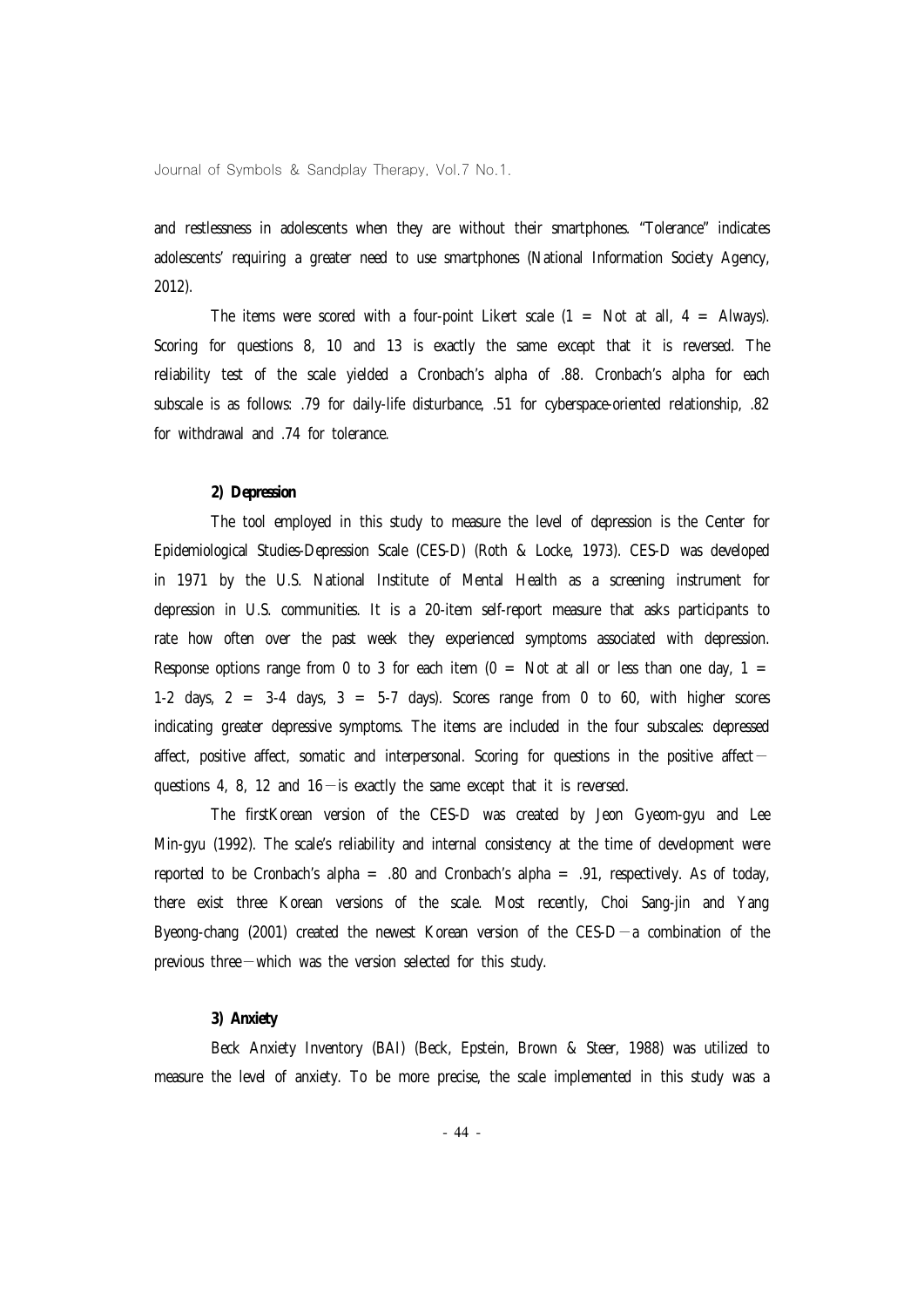BAI variation adapted by Kwon Seok-man in 1992 in Korea. BAI is a self-report inventory that measures the severity of anxiety. Responses are rated on a 4-point Likert scale and range from 0 (Not at all) to 3 (Severely). Scoring is easily accomplished by summing scores for items. The total score ranges from 0 to 63; higher scores indicate greater anxiety. The internal consistency of the BAI is .91 according to Cronbach's alpha.

#### **4) Group sandplay therapy**

The objective of this study was to enable smartphone-addicted adolescents recognize positive emotions, allow them to express their emotions openly, help them to regulate themselves not temporarily but permanently, and assist them in forming the right peer relations, thereby reducing their abuse of smartphones as well as their depression and anxiety.

Bearing this goal in mind, the group sandplay therapy design was based on the emotional, behavioral and cognitive traits of smartphone-dependent adolescents. The objective of the group sandplay in this study was to enable the adolescents explore their inner worlds through non-verbal, creative expressions, gain a self-insight, and ultimately help them to go through their individuation process.

### 3. Analysis Method

Statistical Package for Social Science (SPSS) 20.0 was used to analyze the effectiveness of this research. Cronbach's alpha was calculated for reliability, and the analysis of covariance (ANCOVA) was adopted to see the pretest-posttest differences in smartphone addiction, depression and anxiety.

# Ⅲ**. Results**

# 1. The Effect of Group Sandplay Therapy on Adolescents' Smartphone Addiction

After dividing the participants into two groups—experimental and control—the level of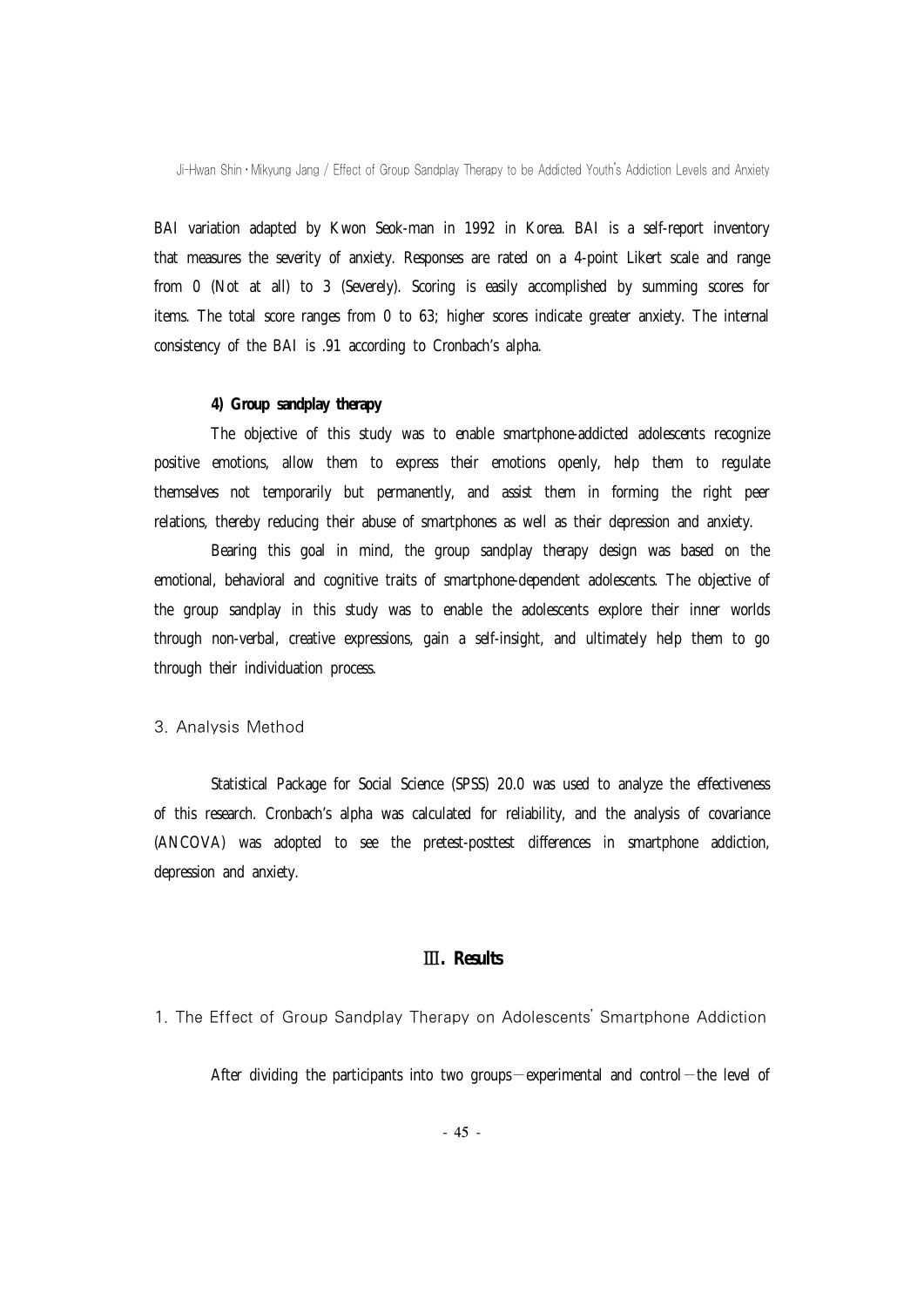smartphone addiction was measured before and after the group sandplay therapy for both groups. The results are shown in Table 2:

|              | Pretest | Posttest |
|--------------|---------|----------|
| Group        | M(SD)   | M(SD)    |
| Experimental | 45.81   | 39.25    |
|              | (4.15)  | (9.94)   |
|              | 45.50   | 45.12    |
| Control      | (1.79)  | (4.10)   |

Table 2. Smartphone addiction: mean and standard deviation

In case of the experimental group, the mean score decreased by 6.56, from a pretest mean of 45.81 to a posttest mean of 39.25. As for the control group, the pretest mean and posttest mean were 45.50 and 45.12, respectively, indicating a decrease in the mean score by 0.38.

Also the study applied ANCOVA, which assesses the differences in the posttest means with the pretest values as the covariate, to see how sandplay therapy would affect the adolescents' smartphone addiction. The results are presented in Table 3:

Table 3. The effect of group sandplay therapy on adolescents' smartphone addiction

| Source              | Type III Sum of Squares | df | Mean Square |      |
|---------------------|-------------------------|----|-------------|------|
| Pretest (Addiction) | 348.41                  |    | 348.41      | 7.30 |
| Group               | 307.55                  |    | 307.55      | 6.44 |
| Error               | 1384.34                 | 29 | 47.74       |      |
| Total               | 2008.88                 | 31 |             |      |

\* *p*<.05

As seen in Table 3, statistical significance of the posttest smartphone addiction level was verified by controlling the pretest effect of both the experimental and control groups through ANCOVA. The outcome indicated that a statistically significant difference does exist  $(F=6.44, p<.05)$ .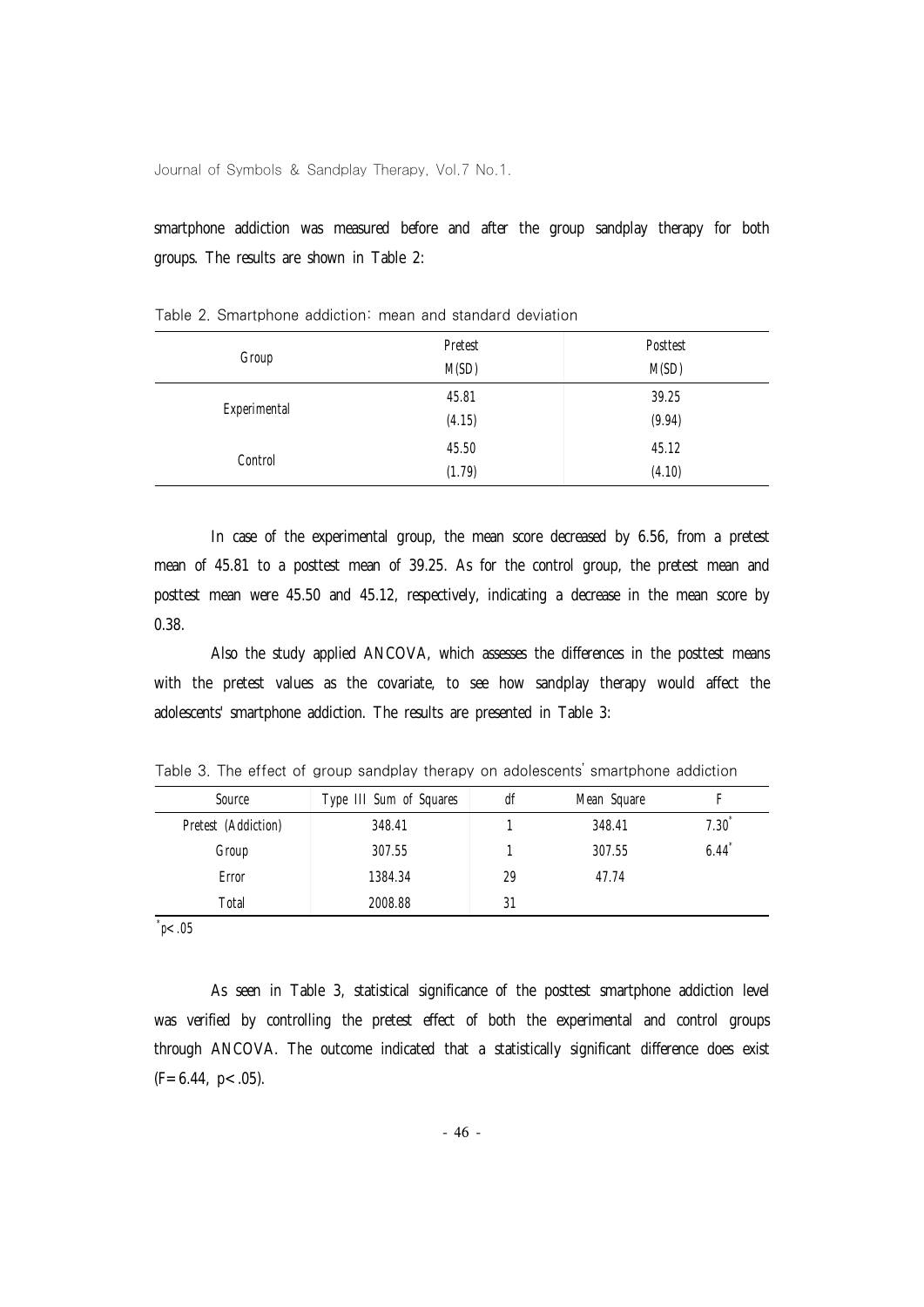Group sandplay therapy therefore proved to be effective in lowering the level of smartphone addiction in adolescents. The results confirmed the study question, "Can sandplay therapy reduce smartphone addiction in adolescents?"

2. The Effect of Group Sandplay Therapy on the Depression in Smartphone-Addicted Adolescents

Depression in smartphone-addicted adolescents was measured for both the experimental and control groups before and after group sandplay therapy, the result of which is delineated in Table 4:

#### Table 4. Depression: mean and standard deviation

|              | Pretest     | Posttest    |
|--------------|-------------|-------------|
| Group        |             |             |
|              | M(SD)       | M(SD)       |
|              |             |             |
| Experimental | 30.00(6.43) | 25.44(7.81) |
|              |             |             |
| Control      | 23.18(7.40) | 23.88(6.98) |
|              |             |             |

The experimental group experienced a 4.56 decrease in the mean score, with the pretest mean being 30.00 and the posttest mean 25.44. The control group, on the other hand, showed a 0.7 increase in the mean score, with the pretest and posttest means being 23.18 and 23.88, respectively.

To see how sandplay therapy would affect the adolescents' depression, the study used ANCOVA to compare the posttest scores of the two groups. The result is specified in Table 5:

The statistical significance of the posttest smartphone addiction level was verified by controlling the pretest effect of both the experimental and control groups through ANCOVA. The outcome indicated that a statistically significant difference does exist ( $F=5.60$ ,  $p<.05$ ).

Group sandplay therapy therefore proved to be effective in lowering the level of depression in adolescents who are addicted to smartphone. The result confirmed the study question, "Can sandplay therapy reduce depression in smartphone-addicted adolescents?"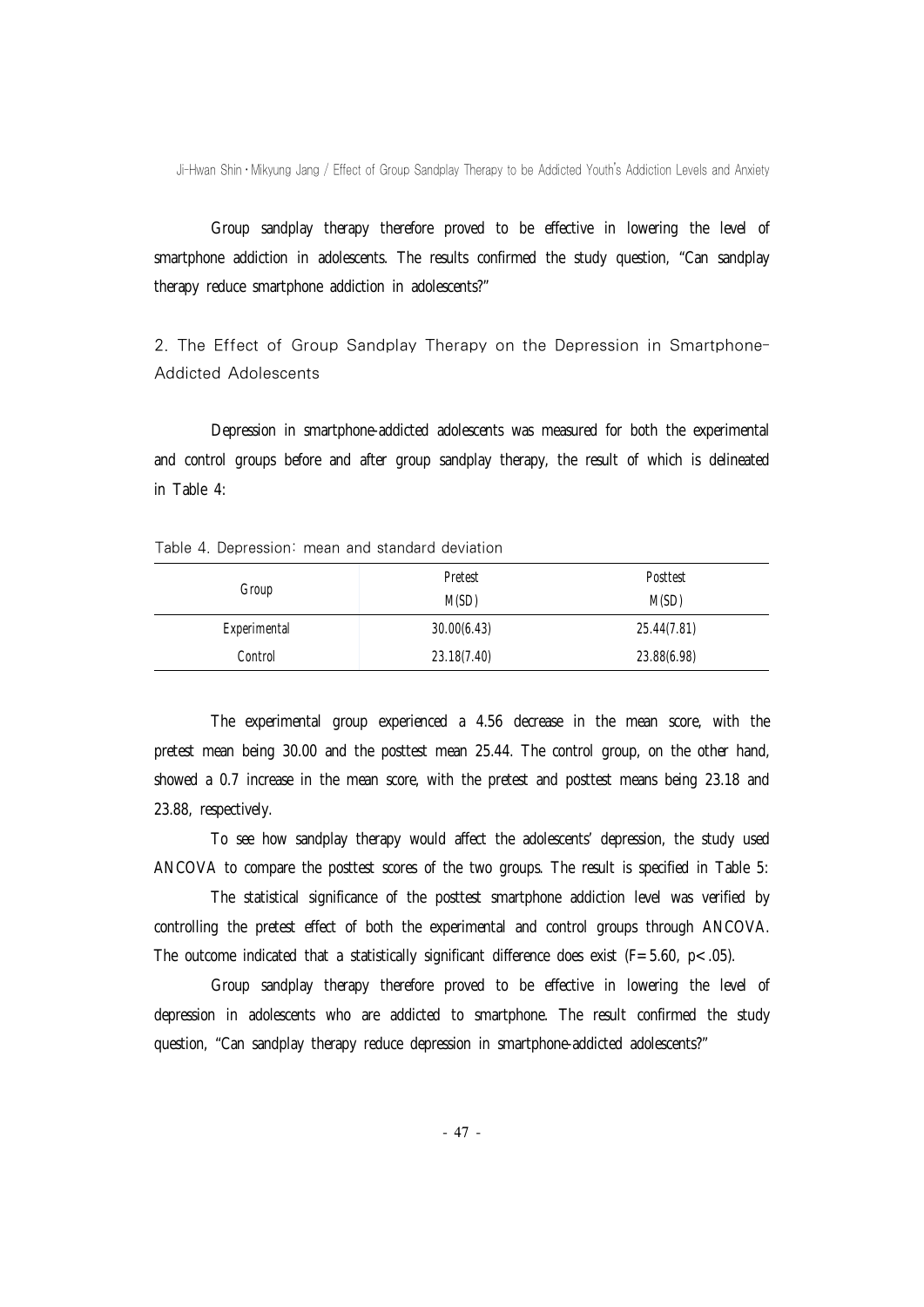| Type III Sum of Squares | df | Mean Square |              |
|-------------------------|----|-------------|--------------|
| 1050.95                 |    | 1050.95     | ***<br>51.07 |
| 115.24                  |    | 115.24      | 5.60         |
| 596.74                  | 29 | 20.58       |              |
| 1667.22                 | 31 |             |              |
|                         |    |             |              |

Table 5. The effect of group sandplay therapy on the depression in smartphoneaddicted adolescents

\* *p*<.05 \*\*\**p*<.001

3. The Effect of Group Sandplay Therapy on the Anxiety in Smartphone-Addicted Adolescents

To verify the hypothesis of the study, the level anxiety was measured for both the experimental and control groups under the pretest-posttest design. The mean and standard deviation for each group is in Table 6:

|  |  |  |  |  | Table 6. Anxiety: mean and standard deviation |  |
|--|--|--|--|--|-----------------------------------------------|--|
|--|--|--|--|--|-----------------------------------------------|--|

| Group        | Pretest<br>M(SD) | Posttest<br>M(SD) |
|--------------|------------------|-------------------|
| Experimental | 33.50(9.21)      | 25.12(9.72)       |
| Control      | 30.00(7.34)      | 28.69(8.90)       |

A slight decline of 9.38 in anxiety was recorded for the experimental group (M pretest = 33.50, M posttest = 25.12). A slight decline was observed for the control group as well (M pretest  $= 30.00$ , M posttest  $= 28.69$ ).

To see how sandplay therapy would affect the adolescents' anxiety, the study used ANCOVA to compare the posttest means of the two groups, controlling the pretest effect of both the experimental and control groups. The result is exhibited in Table 7:

Verifying the statistical significance of the posttest smartphone addiction level through ANCOVA indicated that a statistically significant difference does exist (F=4.82, p<.05).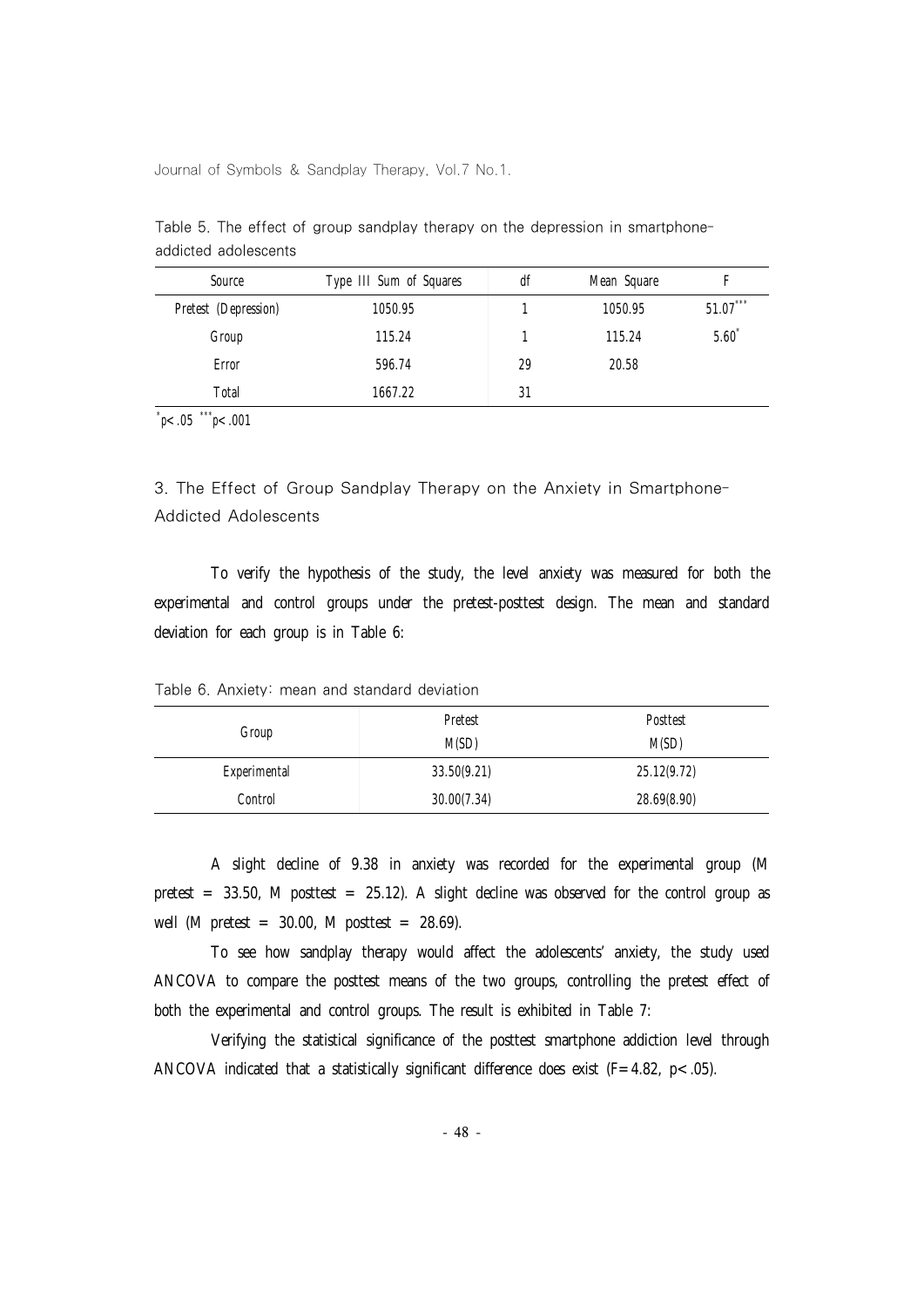| Source            | Type III Sum of Squares | df | Mean Square |                     |
|-------------------|-------------------------|----|-------------|---------------------|
| Pretest (Anxiety) | 973.52                  |    | 973.52      | ***<br>17.30        |
| Group             | 271.11                  |    | 271.11      | $4.82$ <sup>*</sup> |
| Error             | 1631.66                 | 29 | 56.26       |                     |
| Total             | 2706.72                 | 31 |             |                     |
|                   |                         |    |             |                     |

Table 7. The effect of group sandplay therapy on the anxiety in smartphone-addicted adolescents

\* *p*<.05 \*\*\**p*<.001

Group sandplay therapy therefore proved to be effective in lowering the level of anxiety in adolescents who are addicted to smartphone. The result confirmed the study question, "Can sandplay therapy reduce anxiety in smartphone-addicted adolescents?"

# 4. Group Sandplay Therapy

By touching sand and conducting various activities through sandplay therapy, smartphone-addicted adolescents were able to overcome their pessimism, lethargic state and the difficulty of expressing emotions. They eventually learned to accept themselves and others the way they are through positive feedbacks from the therapist and peers in a comfortable and natural setting. They also developed a positive self-image with the support and encouragement from the group. In addition, they showed improvements in their self-regulation capabilities; they were able to regulate their behaviors appropriately under different circumstances. Even at school, the participants bettered their relationships with peers and teachers, began to enthusiastically take part in school activities and behaved according to the rules, leading a healthy school life. Moreover, they reduced their smartphone usage during class. In short, the study revealed that group sandplay therapy is effective in reducing depression and anxiety in adolescents addicted to smartphones.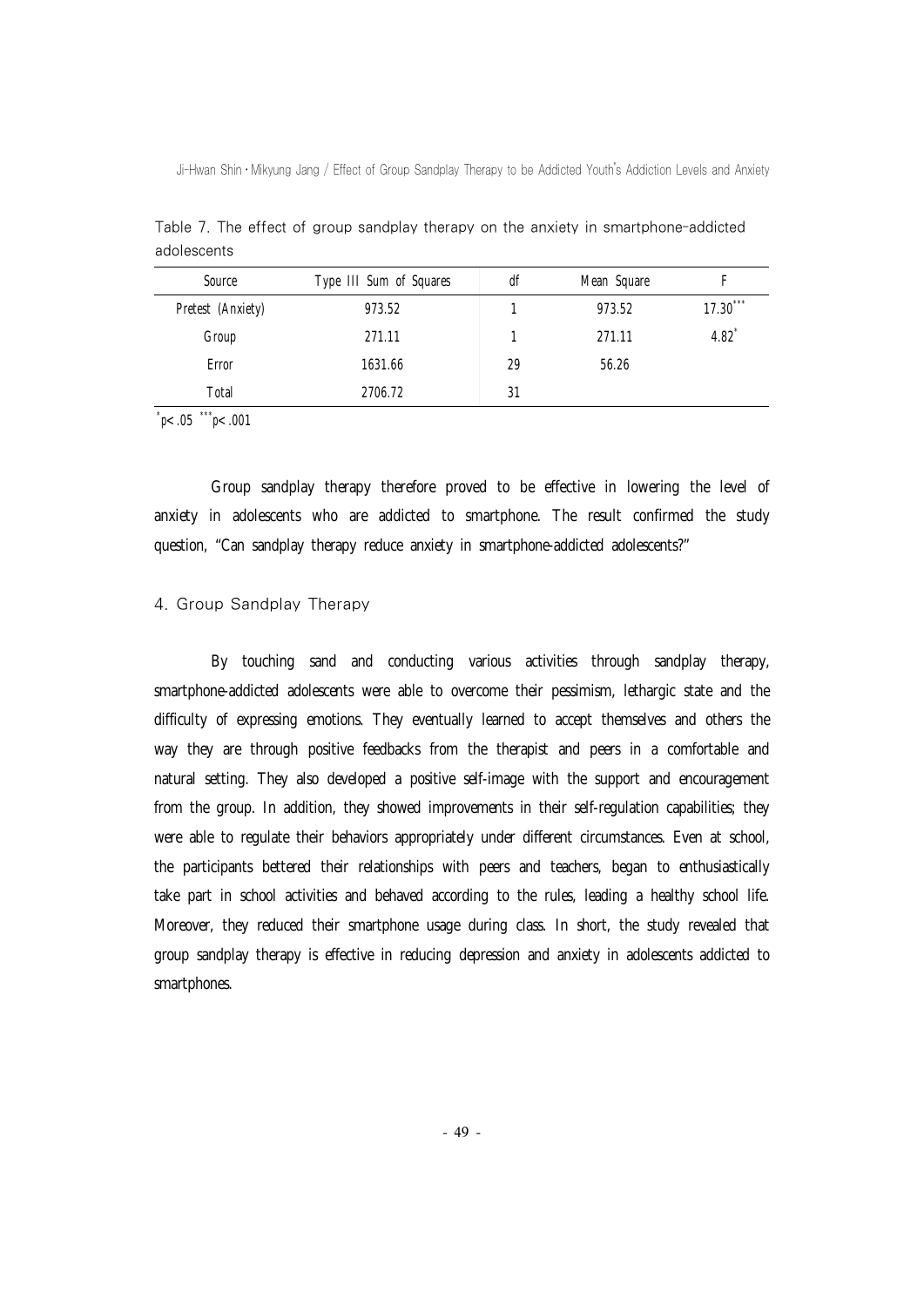# Ⅳ**. Discussion and Conclusion**

#### 1. Summary and Discussion

This study aimed to find whether sandplay therapy is effective in inducing changes to the level of smartphone addiction, depression and anxiety by conducing group sandplay therapy with smartphone-addicted adolescents.

Among students in grades from one to three at a middle school in the city of Ansan, 16 were chosen for the experimental group and another 16 for the control group. After measuring the participant's level of smartphone addiction, depression and anxiety, only the experimental group was given group sandplay therapy. Therapy was conducted for 10 weeks, from August to December 2013. The experimental group members were divided into groups of four and received therapy once a week for 90 minutes per session by two therapists who received the same sandplay therapy training. The control group, on the other hand, was not subject to any interventions.

Tools employed in the study are as follows: Youth Smartphone Addiction Self-report Scale (S-scale) for smartphone addiction, Korean version of CES-D for depression, and Korean version of BAI for anxiety.

Same scales were applied before and after the therapy in order to verify the therapy's effectiveness. ANCOVA was also performed in SPSS 20.0.

A discussion based on the results of the study is as follows:

First, the study observed whether group sandplay therapy is effective at helping with smartphone addiction. A comparison of the addiction level before and after group sandplay therapy showed a statistical significance: The pretest score was 45.81 whereas the posttest score was 39.25, indicating a 6.56 decrease. Based on the statistical significance (F = 6.44,  $p$  < .05), the study evinced that group sandplay therapy is effective in reducing adolescents' mobile dependence.

Most of the studies on smartphone-addicted adolescents mainly made a report on the current phenomenon and did not provide feasible suggestions on how to resolve the issue. Previous studies focused primarily on developing a group counseling program or explained the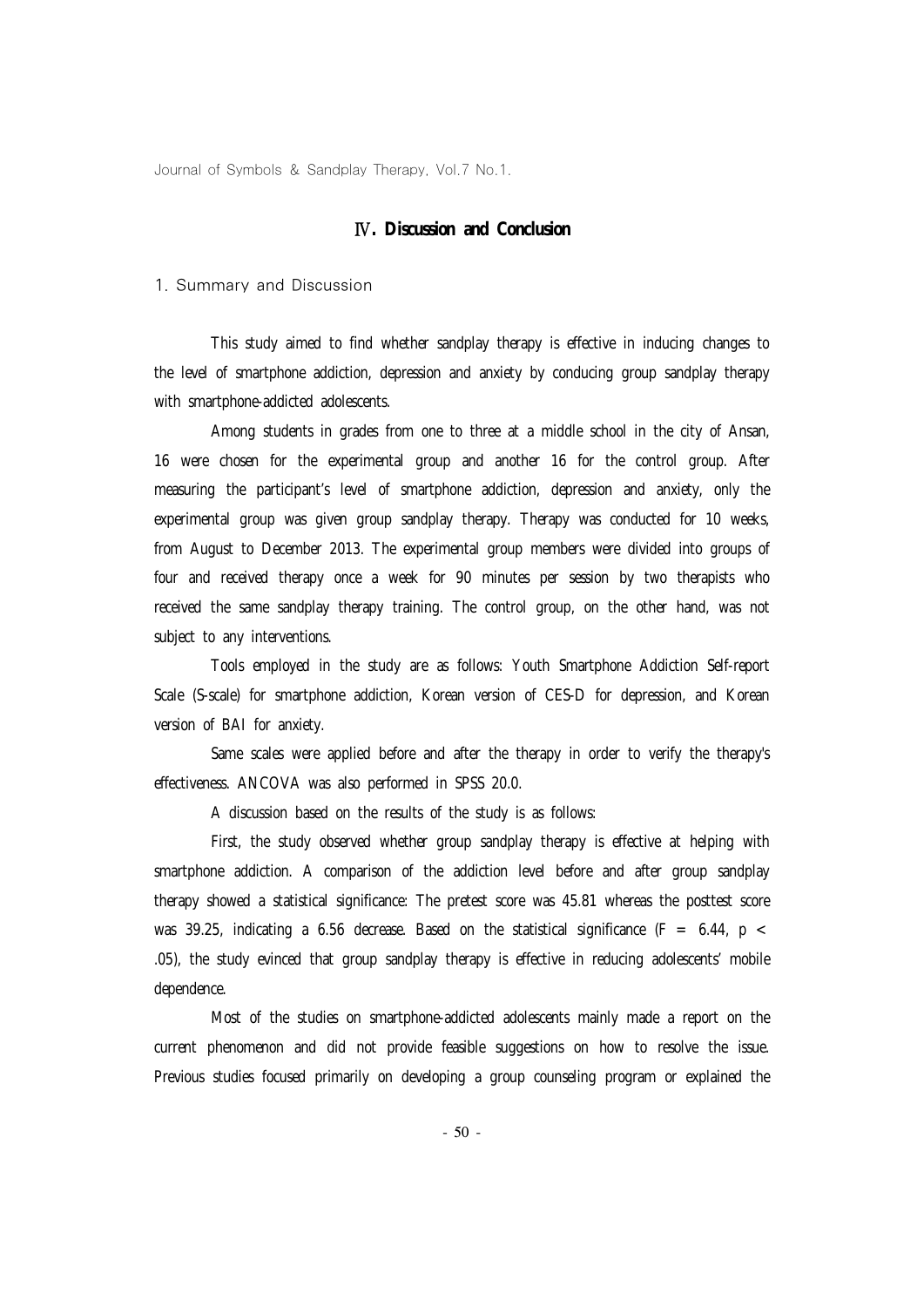effects of pastoral counseling. This study found that group sandplay therapy is also effective in reducing smartphone addiction by investing adolescents with time for self-reflection and inner world exploration, through which they were able to learn of the cause of the addiction and experience transformation.

Second, the study examined whether group sandplay therapy is effective in reducing depression in smartphone-addicted adolescents. A comparison of the depression level before and after group sandplay therapy showed a statistical significance ( $F = 6.44$ ,  $p < .05$ ): The pretest mean was 30.00 whereas the posttest mean was 25.44; the mean underwent a decrease of 4.56. Thus it was shown through the study that group sandplay therapy is effective in reducing depression in smartphone-addicted adolescents.

Many previous studies have already confirmed that group sandplay therapy is effective in reducing anxiety in not only adolescents but also all age groups (Choo, 2014; Lee, 2013; Kim, 2013; Kim and Lee, 2012).

Smartphone-dependent adolescents spend most their time alone playing with smartphones. They display difficulties in expressing their thoughts as they often do not engage in direct conversations. Moreover, they have a tough time getting along with their peers. They mostly focus on solitary activities and are prone to developing a passive attitude (Kwon, 2013; Jeong, 2014). But sandplay therapy allowed these adolescents an opportunity to easily access means to open up through symbols. They were able to express themselves psychologically and those expressions were fully accepted in a safe environment. In other words, participants were able to open up emotionally and accept one another within a comfortable and natural setting, through which positive changes occurred.

Third, the study sought to confirm whether group sandplay therapy is effective in reducing anxiety in smartphone-addicted adolescents. A comparison of the anxiety level before and after group sandplay therapy indicated a statistical significance  $(Z = -1.89, p < .05)$ . The mean average score of the experimental group decreased by 8.38 from a pretest mean of 33.50) to a posttest mean of 25.12. Thus the study revealed that group sandplay therapy is effective in reducing anxiety in smartphone-addicted adolescents.

The effectiveness of group sandplay therapy in reducing depression in a range of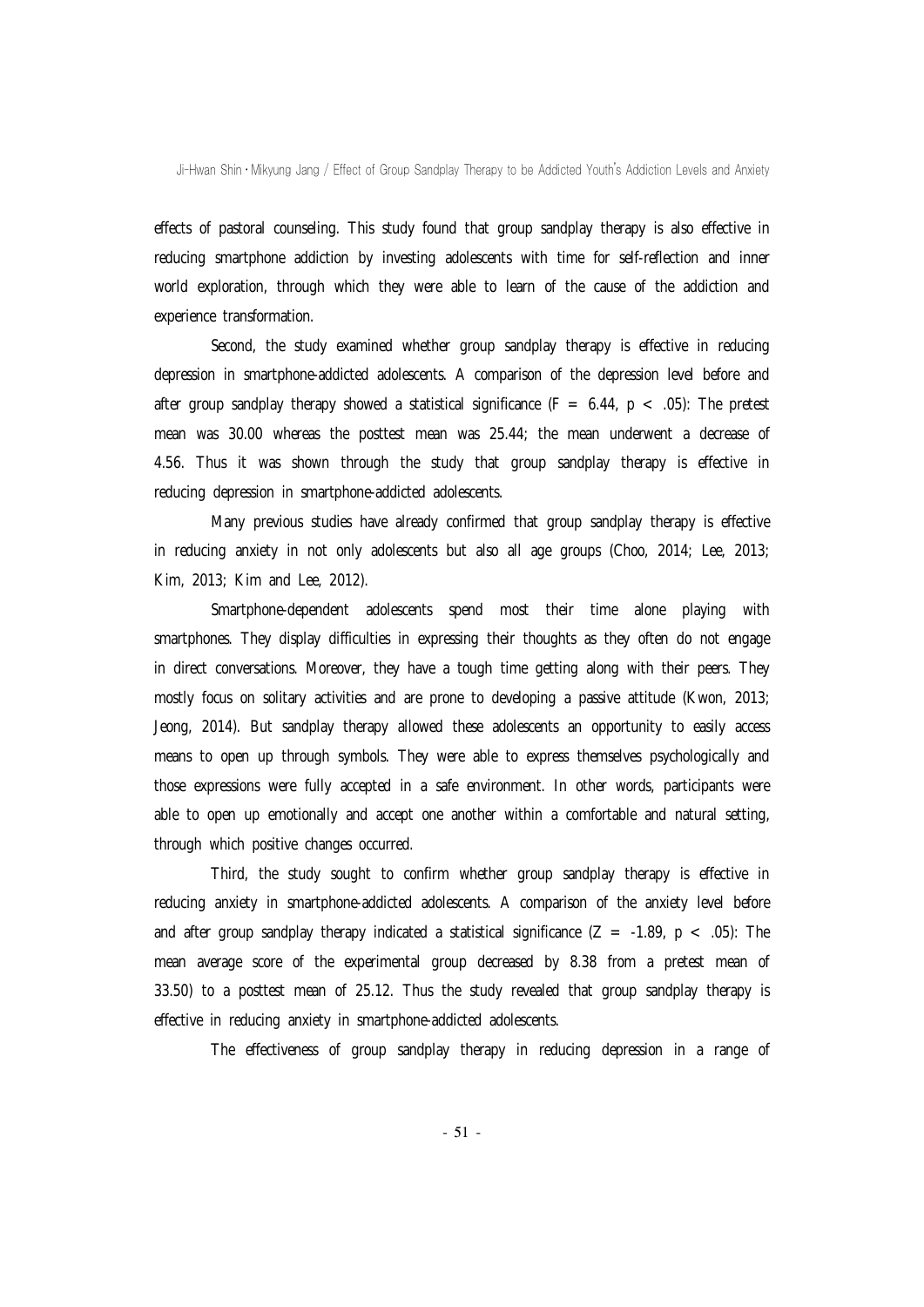groups and people has already been seen in previous studies (Jang, 2014; Seo, 2005). This study confirmed that result especially for adolescents who are addicted to smartphone.

Fourth, at the beginning of group therapy the adolescents found it difficult to communicate and meet eyes with each other, and focused mainly on their own story. They touched sand and created pictures only within their own domain in the sandtray, expressed indirectly their dissatisfaction of or scoff at what others had made, and were loath to share their creations. There were those who would remain silent during the entire session, being afraid of revealing their emotions to the group. Then there were some would tell stories that are unrelated to the theme, or would be lost in their own thoughts. But as therapy progressed, the adolescents began to meet eyes with each other, share their emotions, and adopt a more considerate attitude like waiting for others to finish their activities. They were able to freely express their negative emotions, confront those emotions and even were empathetic towards the emotions of others. As they re-established their emotions, the levels of addiction, depression and anxiety were reduced. The appearance of negative themes decreased whereas that of positive themes increased. Such transformation is in line with the view that a child's chaotic sandpicture eventually finds union and order (Kim, 2004; Kalff, 1980). It also is in agreement with the finding that even in group sandplay therapy, in which participants share a sand tray, clients form a sense of empathy and achieve inner healing (Kim, 2004)

To summarize the study results, adolescents who suffered from smartphone addiction, depression and anxiety experienced a positive self-image, developed an attitude of accepting oneself and others and actively expressed their inner feelings after receiving group sandplay therapy. Their outward behavioral changes as well as scores on the scales revealed that group sandplay therapy is able to reduce addiction, depression and anxiety in smartphone-addicted adolescents.

#### 2. Limitations and Suggestions

Based on the outcomes, the study would like to make the following suggestions for future researches:

First, participants of this study were comprised entirely of students from a single

- 52 -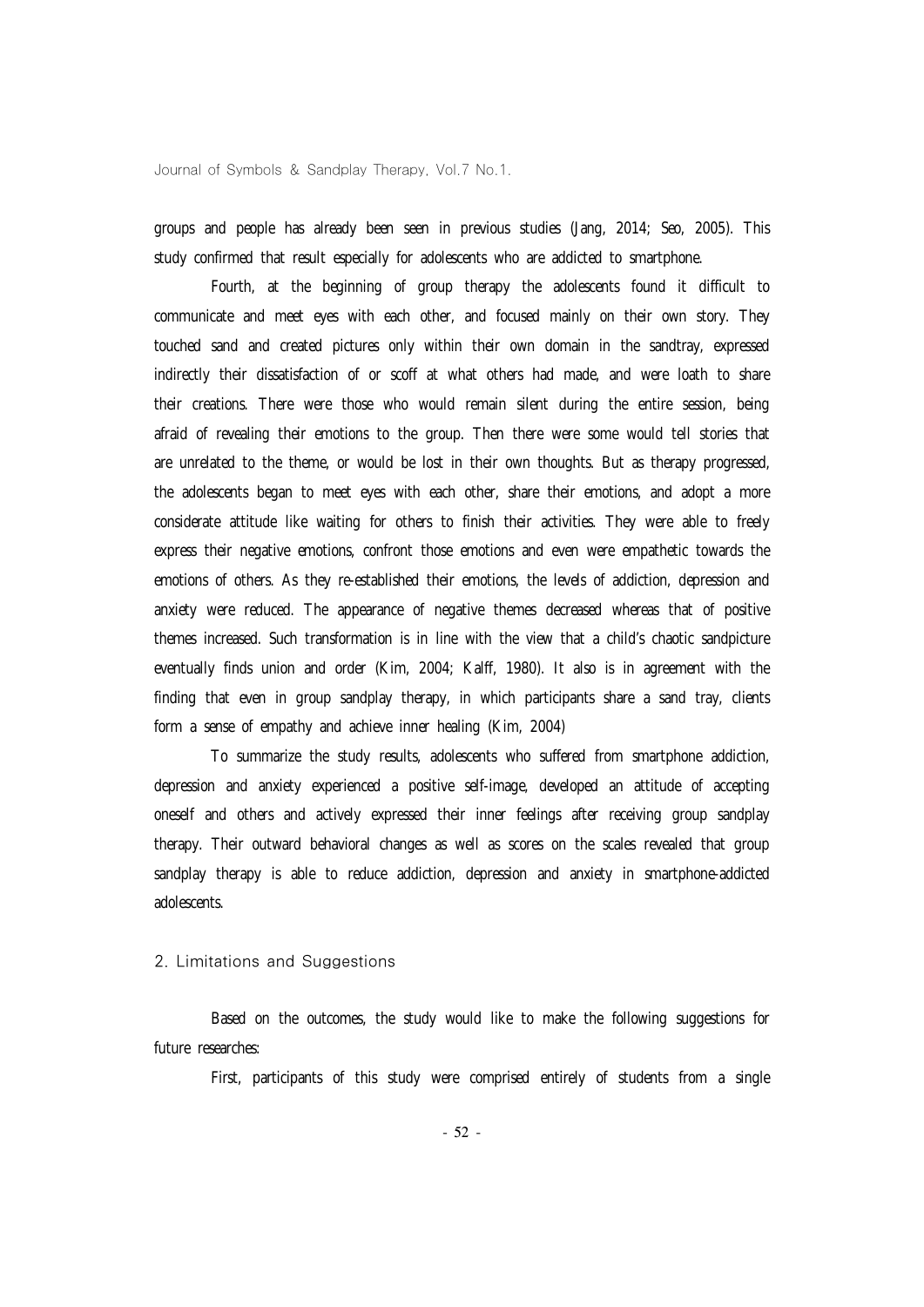middle school. This means that the effectiveness of group sandplay therapy cannot be generalized for all adolescents addicted to smartphones. Therefore, future studies would have to be conducted with adolescents of various ages from a host of regions in order for group sandplay therapy's effectiveness to be universalized.

Second, the effectiveness of group sandplay therapy was verified despite that only 10 therapy sessions were provided, as they had to be conducted in tandem with school classes. But not enough observations were made to confirm the duration of the effect. There is thus a need in the future for a long-term study comprised of programs with different numbers of sessions to be able to confirm the sustainability of the therapy's effect.

Third, group therapy has its limitation of exploring the deep unconscious of an individual. So it is necessary for follow-up studies to conduct individual sandplay therapy to explore the participants' deep unconscious and see also the effectiveness of individual therapy in alleviating smartphone addiction.

Fourth, the study was conducted based on the hypothesis that smartphone-addicted adolescents would suffer from depression and anxiety. But it is not certain whether depression and anxiety were really sowed by smartphone addiction, or, in fact, depression and anxiety were what led to smartphone addiction. What is certain is that according to the survey, there exists a positive relationship between smartphone addiction and depression/anxiety. Further studies are needed to identify the exact causal relationship between smartphone addiction and depression/anxiety.

Lastly, a posttest was conducted after the group sandplay therapy but a follow-up test was not done due to limitations in time. Though the therapy's effectiveness was verified immediately after the program, it is possible that some of these effects may be reduced after a certain span of time. It is also possible that additional effects that did not show up in the posttest will appear later. For these reasons, it is necessary to conduct a follow-up test after a certain period in order to verify the long-term effect of group sandplay therapy. Despite these limitations, this study is highly meaningful for the following reasons:

First, group sandplay therapy promoted positive emotions functions, reduced anxiety and depression and improved the ability regulate smartphone use, thereby increasing adolescents'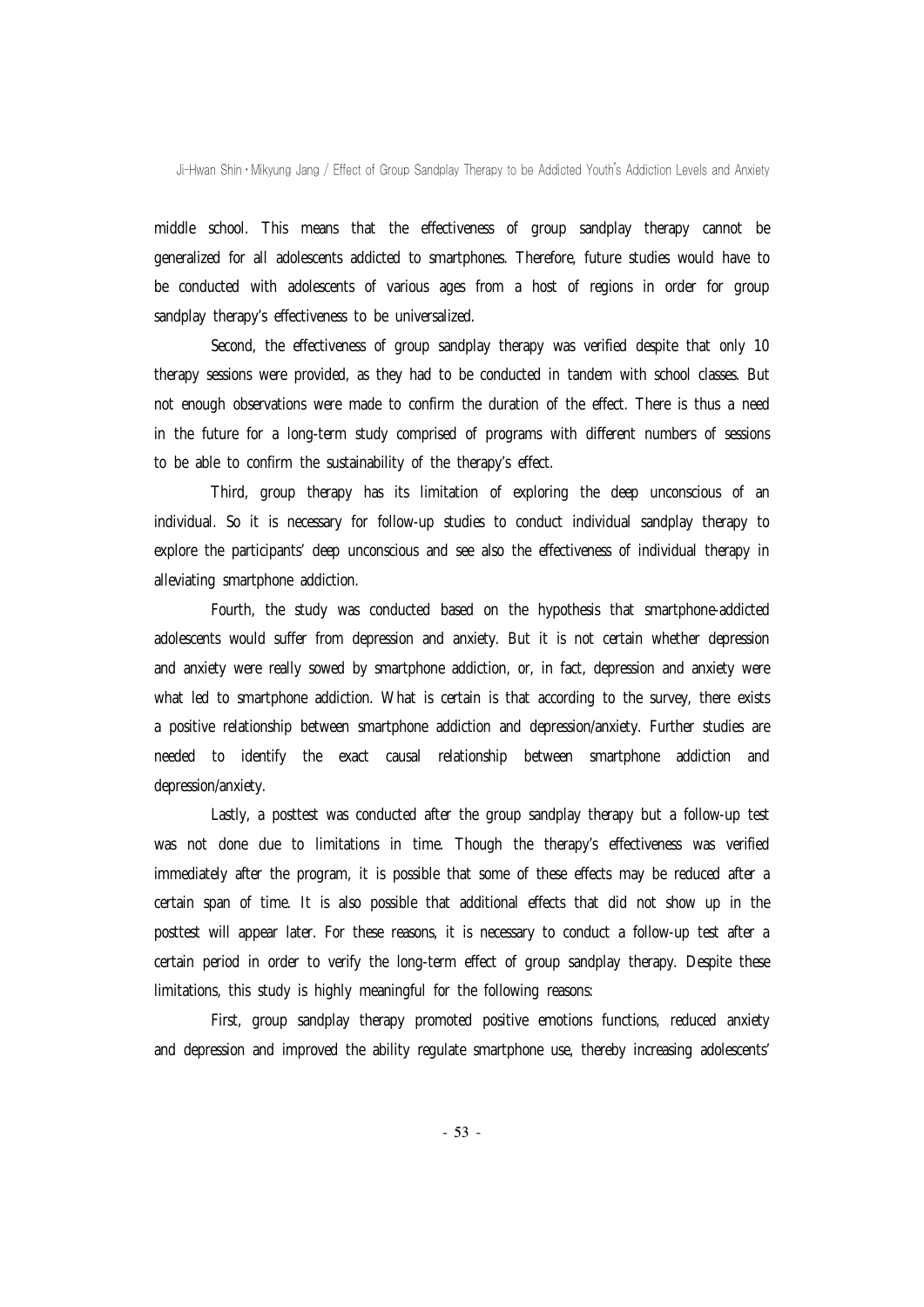interest in peer relations, school life as well as family life. After therapy, the adolescents reported positively of their satisfaction in their daily lives.

Second, existing studies on smartphone-addicted adolescents in Korea showed the effects of group counseling and pastoral counseling, but none has been done on the effect of group sandplay therapy. This program is particularly meaningful as adolescents were able to alleviate their negative emotions and achieve healing in a natural setting. Group sandplay therapy naturally sparked the interest of the participants and induced active participation through the use of familiar tools, allowing them to have fun even in a therapy setting.

Third, the effectiveness of the program was clearly verified by adopting a pretest-posttest control-group design and also by controlling the pretest effect through ANCOVA.

#### **References**

- Kweon G. Y., Lee, H. J. (2002). A Study on Interrelationship between Adolescent Mental Health and Their Use Internet. *Mental Health & Social Work. 13*, 59-86.
- Gwon, Y. S. (2013). The Relationship Between Internet Overuse Disorder and Smartphone Overuse Disorder of Middle School Students: The Moderating Effects of Depression and Anxiety. (Master's thesis). JoongbuUniversity. Dajeon, Korea.
- Kim, B. A. (2004). A case study on sandplay therapy for an abused adolescent.*The Journal of Play Therapy. 8*(1), 37-55.
- Park, H. M. (2013). Study on Factors Affecting Adolescent Smartphone Addiction (Master's thesis). Chung-Ang University. Seoul, Korea.
- Shin, D. U. (2013). A Study on the Variables Affecting the Juvenile Deliquency and Crime Related to Smartphone. *Criminal Psychology Korea.* 9(3), 113-137.
- Oh, J. H. (2015). *A study on the impact of social anxiety in smartphone use and addiction.* (Master's thesis). Korea University. Seoul, Korea.
- Yu, M. O. (2009). A Study on High School Students' Cellular Phone Addiction, Mental Health and Impulsiveness. (Master's thesis). Kangwon National University. Kangwon, Korea.